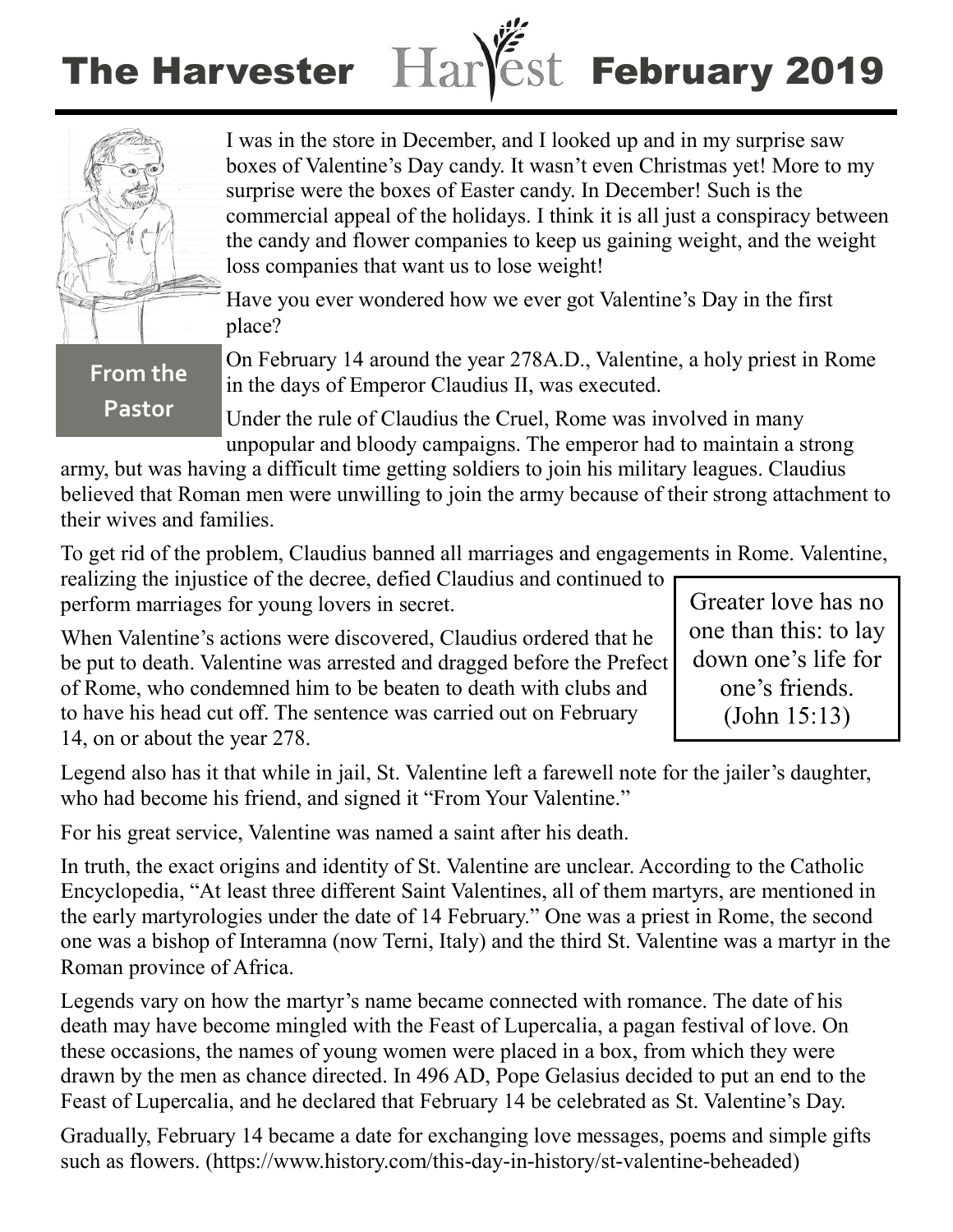May we celebrate God's love this month, and may we be mindful of those who love us, and those we love. Let me encourage you to show your love, especially this month. How?

According to Dr. Gary Chapman, there are five primary love languages. Each of us has a preferred one. And the one we prefer is the way we communicate, but that may not be the one that is most clearly heard by the one we love. Chapman devised this as a tool to help married couples, but I think it works in all relationships. Here are the five love languages.

- 1) **Words of affirmation** using words to build up the other person. "Thanks for taking out the garbage." Not – "It's about time you took the garbage out. The flies were going to carry it out for you."
- 2) **Gifts** a gift says, "He was thinking about me. Look what he got for me."
- 3) **Acts of Service** Doing something for your spouse that you know they would like. Cooking a meal, washing dishes, vacuuming floors, are all acts of service.
- 4) **Quality time** by which I mean, giving your spouse your undivided attention. Taking a walk together or sitting on the couch with the TV off – talking and listening.
- 5) **Physical touch** holding hands, hugging, kissing, sexual intercourse, are all expressions of love.

You go nowhere by accident…

$$
\textit{Gm}
$$

## **Odds and Ends**

- 1) We supported some students to go to Inter Varsity's Urbana Missions Conference in St. Louis in December. The students will be with us on February 17th to thank us and to share their experiences.
- 2) We welcome **Jean-Pierre Moran** as our new administrative assistant, as Kohl James is taking advantage of some exciting job offers in his field at Cal State Stanislaus.
- 3) **Kohl James** will continue to lead the praise team on the third Sunday of each month, and perhaps more often as his time and work schedule allows.
- 4) We welcome back **Devon James**, who will be directing the choir on the first Sunday of each month, and leading rehearsal on the Thursday before that.
- 5) **Youth for Christ Central Valley** is beginning a Campus Life group here at Harvest. Every Friday at 2:30 p.m. we are gathering to welcome students from Mae Hensley onto our campus, playing games, feeding them, and engaging them in conversation. Come join us!

| iae 2 |  |
|-------|--|
|       |  |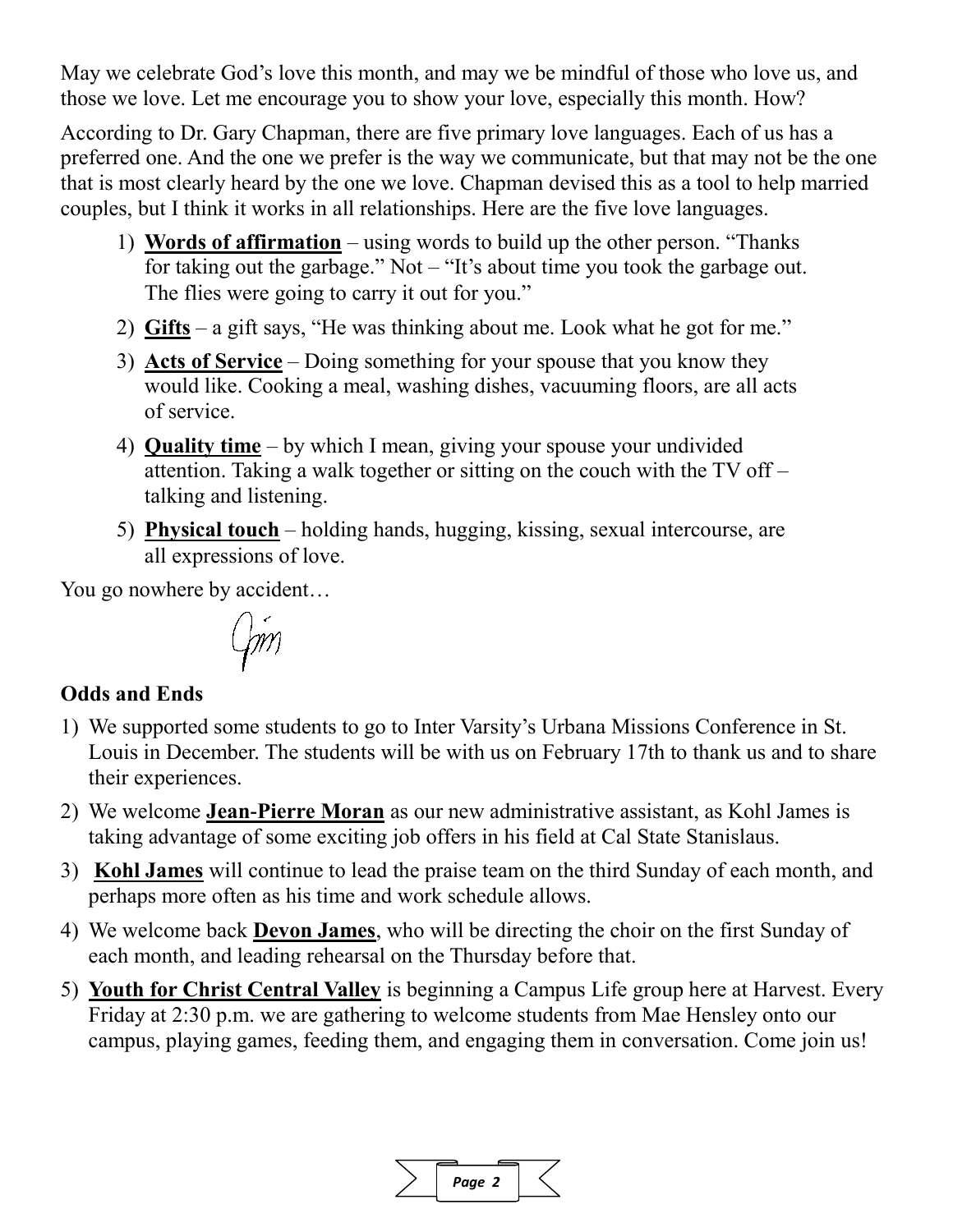## **Tech Team Volunteers Needed**



We are very thankful to our current Tech Team members, Cyndy Cawley, Darien Edwards, Jacob Holleman and Kohl James for operating the sound system and the PowerPoint slides on Sunday mornings.

Since Kohl has left for his new job at Stanislaus State, and Jacob will be married in two weeks, we are short of people who are knowledgeable and willing to serve. We need of more volunteers!

The tasks are not complicated, and we will train you. You don't have to be a Tech Geek, though it helps! We won't ask you to do more than two Sundays a month. If enough people volunteer, it can be one Sunday a month! If you're interested in this, please talk to Pastor Jim.

## **2019 Pledge Cards**

The Finance Committee is developing a budget for 2019. Pledge cards help us in predicting our annual income. If you feel so led, please submit a pledge card and turn it into the church office.

## **Mariners Meeting on February 15th**



On February 15, 2019, following the Mariner's 6:00 p.m. potluck, Harvest member and enthusiastic and knowledgeable Scotsman Art McRae will make a Power Point presentation revealing details of his Scot's heritage and highlight associated historical events.

## **Annual Congregational Meeting, February 10th**



Our annual congregational meeting will take place on February 10th, right after the worship service. The Annual Report will be received, and the congregation Congregational will vote on the pastor's salary package. All are invited to stay after the service for the meeting, though our bylaws allow only Harvest members to vote.

## **Pastor's 2019 Salary Proposal for Congregational Meeting**



The Finance Committee has met and discussed our financial situation, and has presented the findings to the Session. We wound up in good financial shape in 2018, mostly due to your generosity, but also by not paying for a budgeted Choir Director, and receiving a \$20,000 grant from the Stockton Presbytery.

Because no such grant will be forthcoming this year, we have proposed to cut the pastor's salary to 75% of Presbytery minimum, from 90% of Presbytery minimum. We were reluctant to do this for many reasons. But Pastor Jim has agreed to this, as his Presbytery Treasurer salary more than makes up for the decrease in income. However, we want to grow the church and our finances to return to full time pay. We will vote on this on February 10th.

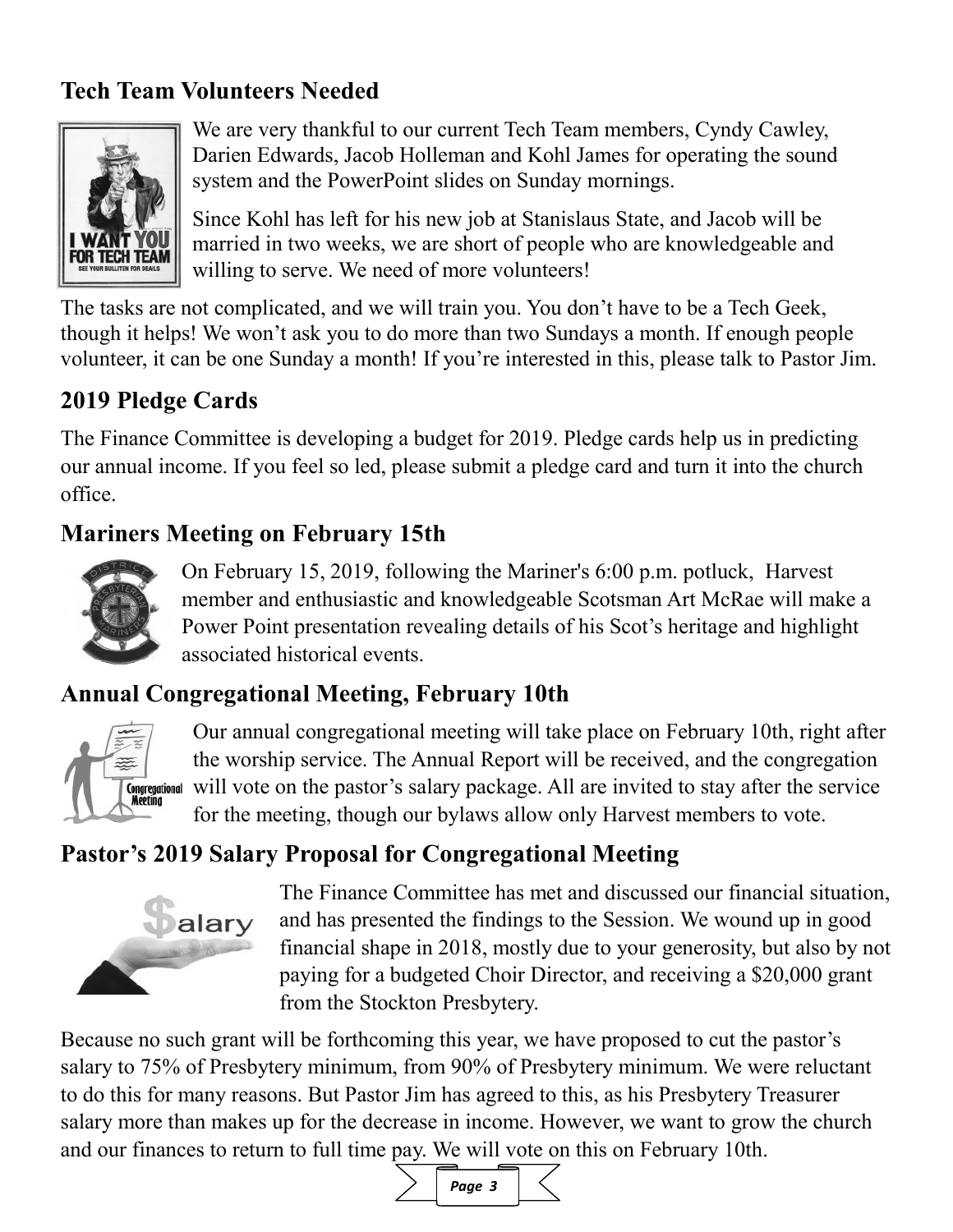**Harvest Presbyterian Church 1813 Moffet Road Ceres, CA 95307**

**POSTAGE**



Mission Statement  $\sim$  With God in control, the mission of the Harvest Presbyterian Church is to proclaim and bear witness to the gospel of Jesus Christ and nurture the faith of our church family.

## **Harvest Leadership 2019**

#### **Deacons**

Virginia Bathe (Moderator) (2021) Patty Correia (2021) Kate Hendrix (2020) Nora McKinsey (2020) Nawatha Reed (2019) Judy Salyer (2019)

### **Elders**

Tom Bennett (Finance/Nominating) (2021) Michael Cousins (Treasurer/Buildings) (2020) Karen Edwards (Clerk/Mission/Personnel) (2019) Staci Edwards (Personnel/Worship) (2019) Brandy Meyer (Youth/Outreach/Nominating) (2021) LaVeta Rhoy (Finance) (2020)

#### **Church Information**

Church Office Phone: (209) 537-3519 Website: www.harvestpres.org Pastor Jim Stochl— harvest.pastor.jim@gmail.com Prayer Requests—prayer@harvestpres.org Jean-Pierre Moran —secretary@harvestpres.org

#### **Office Hours**

Tuesdays: 9:00 a.m.—1:00 p.m. Thursdays: 9:00 a.m.—1:00 p.m.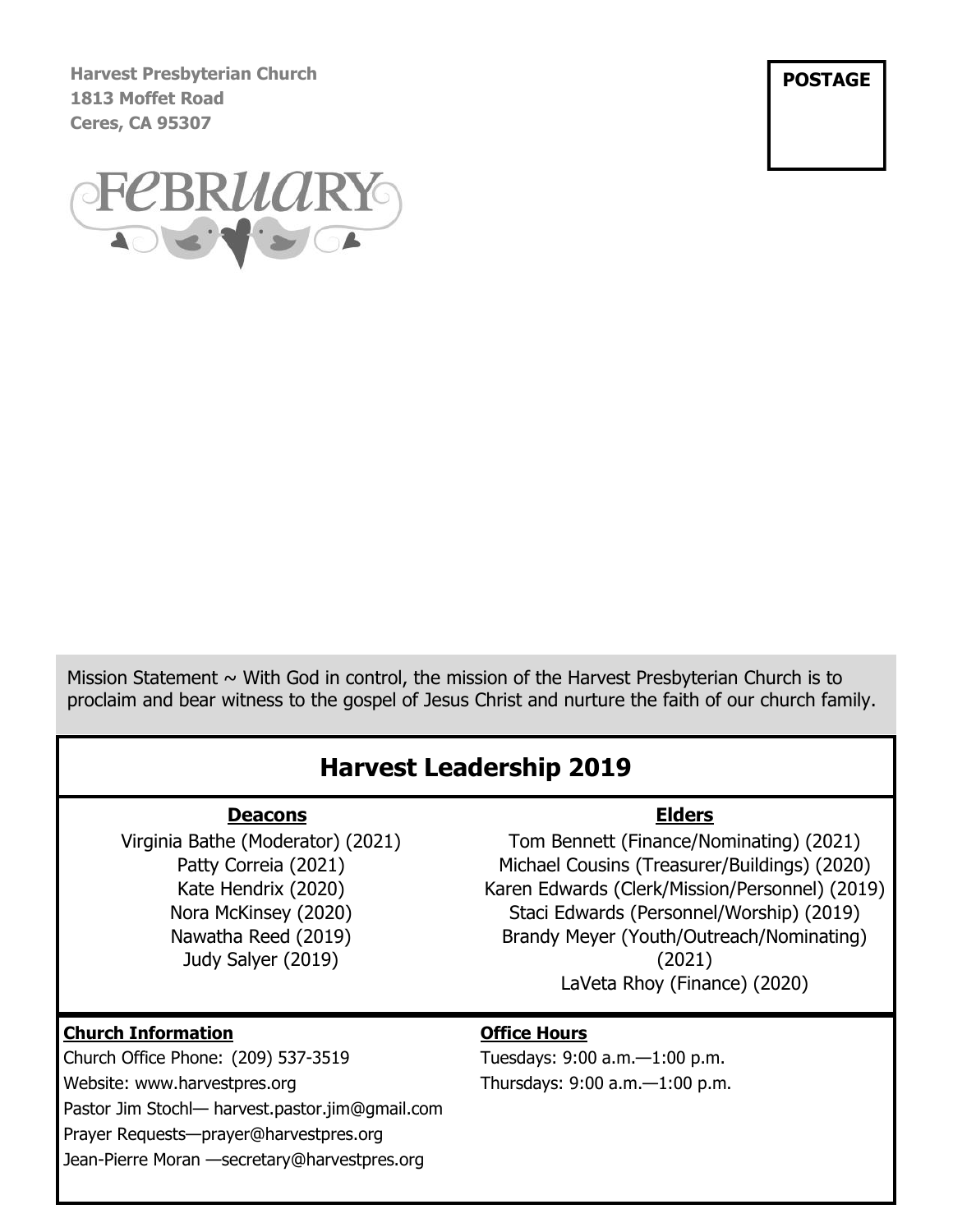



| Sun                                                                                           | Mon                                                                                                   | Tue                                                       | Wed                                                                                     | Thu                                                                            | Fri                                                                                                    | Sat                                                                                       |
|-----------------------------------------------------------------------------------------------|-------------------------------------------------------------------------------------------------------|-----------------------------------------------------------|-----------------------------------------------------------------------------------------|--------------------------------------------------------------------------------|--------------------------------------------------------------------------------------------------------|-------------------------------------------------------------------------------------------|
| 27<br>Worship-<br>10:30 am                                                                    | 28                                                                                                    | 29                                                        | 30<br>Praise Team-<br>6:00 p.m.                                                         | 31<br>Choir-5:30 pm                                                            | $\mathbf{1}$<br><b>Starbucks Men-</b><br>7:00 am<br>Women's Bible<br>Study: 10:00am                    | $\overline{2}$<br>Stockton<br>Presbytery<br>Meeting-9:00<br>a.m., (First Pres<br>Turlock) |
| 3<br>Communion-<br>10:30 am                                                                   | 4<br>Happy<br>Thank A<br>Mailman<br><b>Day</b><br>February 4<br>Prayer Mtg -<br>6:00 pm<br>AA-7:00 pm | 5                                                         | 6                                                                                       | $\overline{7}$<br><b>Alpha Circle-</b><br>9:30 a.m.<br>Choir-5:30 pm           | 8<br><b>Starbucks Men-</b><br>7:00 am<br>Women's Bible<br>Study: 10:00am<br><b>Deacons 12:00</b><br>pm | 9                                                                                         |
| 10<br>Worship-<br>10:30 am<br><b>Congregational</b><br><b>Meeting</b><br>following<br>service | 11<br>Prayer Mtg -<br>6:00 pm<br>AA-7:00 pm                                                           | 12<br><b>EBRUARY 12</b><br>Plum<br>Puddino<br>Day<br>3605 | National<br>13<br><b>Tortellini Day</b><br><b>Persephone</b><br><b>Guild, - 7:00 pm</b> | 14<br><b>Valentine's</b><br><b>Day</b><br>Choir-5:30 pm                        | 15<br>Starbucks Men-<br>7:00 am<br>Women's Bible<br>Study: 10:00 am<br><b>Mariners 6:00pm</b>          | $16$ Jacob &<br>Bekah Holleman<br>Wedding                                                 |
| 17<br>Worship $-$<br>$10:30$ am<br>NATIONAL RANDOM<br>ACTS OF KINDNESS DAY                    | 18<br>Prayer Mtg -<br>6:00 pm<br>AA-7:00 pm                                                           | 19<br>Session-<br>12:00 p.m.                              | 20<br>Love Your Pet<br>Day!                                                             | 21<br>Presbytery<br><b>Finance</b><br>Committee-<br>2:00 p.m.<br>Choir-5:30 pm | 22<br>Starbucks Men-<br>$7:00$ am<br>Women's Bible<br>Study: 10:00am                                   | 23<br>5.3<br><b>NATIONAL HISTORY DAY</b><br><b>CALIFORNIA</b>                             |
| 24<br>Worship-<br>10:30 a.m.<br>End of the<br>Month Potluck                                   | 25<br>Prayer Mtg -<br>6:00 pm<br>AA-7:00 pm                                                           | 26<br>SPAY<br>DAY<br>usA                                  | <b>27 HARRY</b><br>NATIONAL POLAR<br><b>BEAR DAY</b>                                    | 28<br>Choir-5:30 pm                                                            | $\mathbf{1}$<br><b>Starbucks Men-</b><br>$7:00$ am<br><b>Women's Bible</b><br>Study: 10:00am           | $\overline{2}$                                                                            |